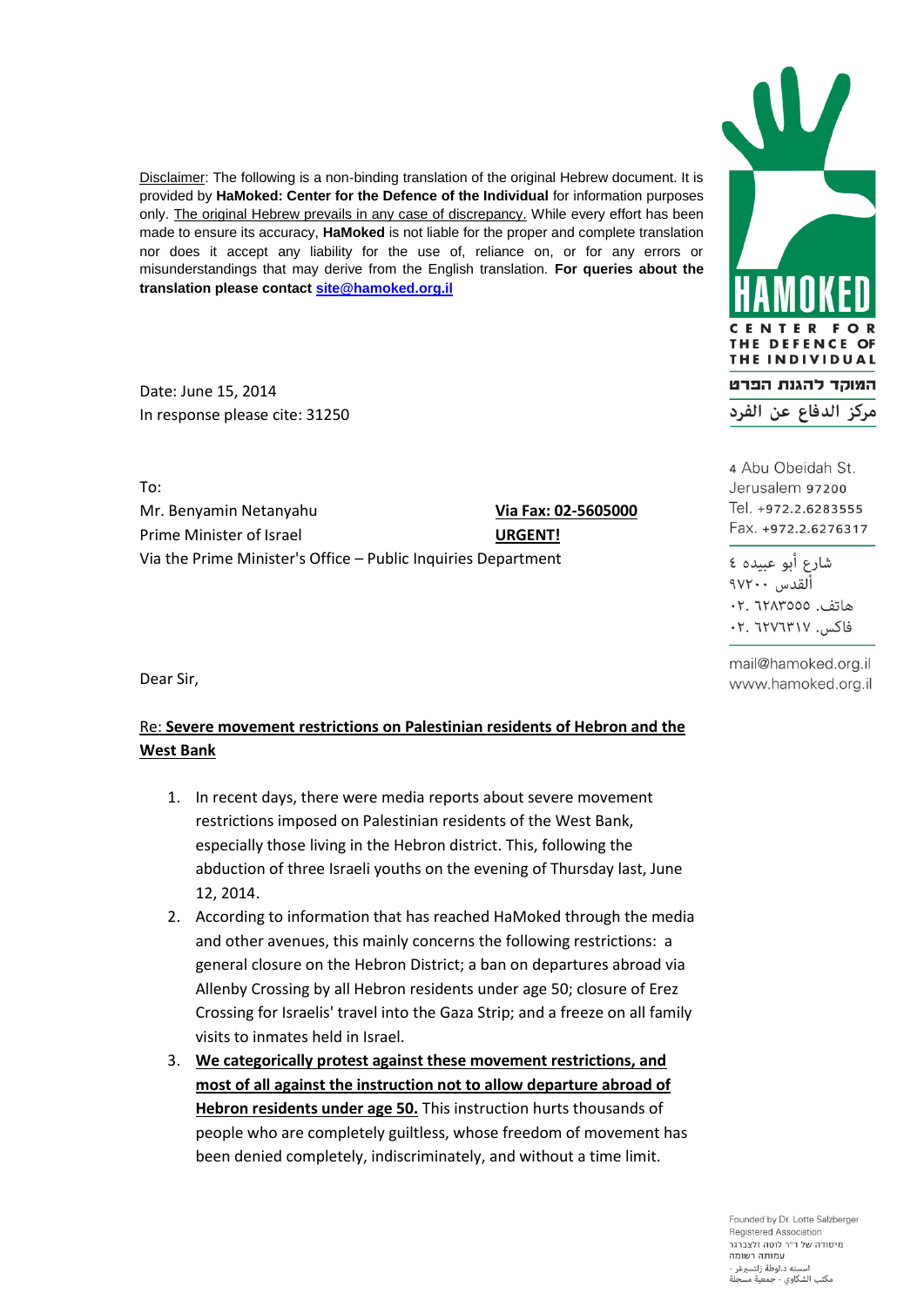4. The right of Palestinian residents of the Occupied Palestinian Territories to freedom of movement is a basic right:

> [T]he individual's right to travel freely inside and outside the borders of his country is a quintessential expression of the autonomy of personal will. The constitutional principle – deriving from human dignity – on every individual's personal development, contains freedom of movement within it. Indeed, **the constitutional protection of freedom of movement is an expression of the constitutional protection afforded to liberty** (HCJ 5016/96 **Horev v. Minister of Transport**).

5. It also during emergency that a balance should be struck between the urgent security need and the infringed right:

> [T]here is no possibility of making a clear distinction between the status of human rights in times of war and their status in times of peace. The dividing line between terror and calm is a fine one. This is the case everywhere. It is certainly the case in Israel. There is no possibility of maintaining it over time. **We must treat human rights seriously both in times of war and in times of calm**. We must free ourselves from the naïve belief that when terror ends we will be able to put the clock back (HCJ 7052/03 **Adalah Legal Centre for Arab Minority Rights in Israel vs. Minister of Interior).**

[6] Furthermore, it is unclear what security need is achieved by the order, given that all those who travel through the Allenby Crossing are identified and searched, and their luggage is searched as well; this sweeping directive, which applies to all the population under age 50, and also the other movement restrictions imposed on the Palestinian population in recent days, **amount to collective punishment, in grave breach of international law**: "No general penalty, pecuniary or otherwise, shall be inflicted upon the population on account of the acts of individuals for which they cannot be regarded as jointly and severally responsible." (Article 50 of the Regulations annexed to Hague Convention IV, 1907)

[7] Furthermore, this directive and all of the movement restriction detailed above have never been published as required. **It is the duty of the military commander to publish the order, pursuant to which these restrictions are being imposed, and to bring it to the knowledge of the affected population**, and not rely on unofficial (and sometimes clashing) media reports.